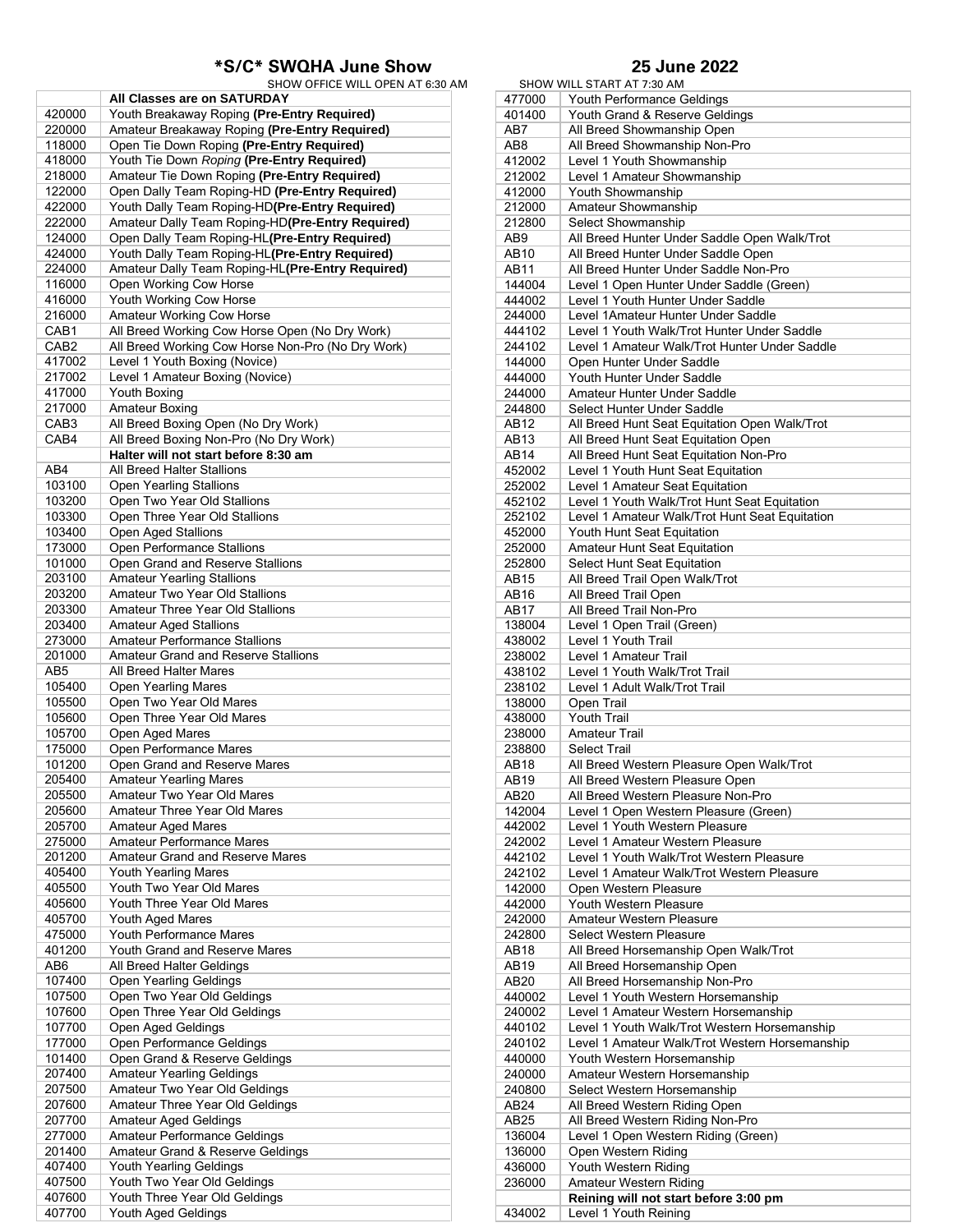#### **\*S/C\* SWQHA June Show 25 June 2022**

| 234002 | Level 1 Amateur Reining               |
|--------|---------------------------------------|
| 134100 | Junior Reining                        |
| 134200 | Senior Reining                        |
| 434000 | Youth Reining                         |
| 234000 | Amateur Reining                       |
| AB26   | All Breed Reining Open                |
| AB27   | All Breed Reining Non-Pro             |
| 143004 | Level 1 Open Ranch Riding             |
| 443002 | Level 1 Youth Ranch Riding            |
| 243002 | Level 1 Amateur Ranch Riding          |
| 143000 | Ranch Horse Riding                    |
| 443000 | Youth Ranch Horse Riding              |
| 243000 | Amateur Ranch Horse Riding            |
| AB28   | All Breed Ranch Riding Open Walk/Trot |
| AB29   | All Breed Ranch Riding Open           |
| AB30   | All Breed Ranch Riding Non-Pro        |

| <b>25 June 2022</b> |                                      |  |
|---------------------|--------------------------------------|--|
| AB <sub>1</sub>     | All Breed Ranch Trail Open Walk/Trot |  |
| AB <sub>2</sub>     | All Breed Ranch Trail Open           |  |
| AB <sub>3</sub>     | All Breed Ranch Trail Non-Pro        |  |
| 110900              | Open Ranch Trail                     |  |
| 210900              | Amateur Ranch Trail                  |  |
| 410900              | Youth Ranch Trail                    |  |
| 128000              | Open Barrel Racing                   |  |
| 428000              | Youth Barrel Racing                  |  |
| 228000              | <b>Amateur Barrel Racing</b>         |  |
| 130000              | Open Pole Bending                    |  |
| 430000              | Youth Pole Bending                   |  |
| 230000              | Amateur Pole Bending                 |  |
| 432000              | <b>Youth Stakes</b>                  |  |
| 232000              | <b>Amateur Stakes</b>                |  |

# **NOTE:** All classes requiring equipment setup will be held ONLY if one class fills with three entries.

#### *Judges: Marvin Kapushion and Sue Kapushion*

#### *ENTRY FEES 2022*

*Fees are listed per judge*

| Class                         | Per Class   All Day |         |
|-------------------------------|---------------------|---------|
| <b>OPEN (100000)</b>          | \$15.00             | \$60.00 |
| AMATEUR & SELECT (200000)     | \$15.00             | \$60.00 |
| LEVEL 1 AMATEUR (200002)      | \$15.00             | \$60.00 |
| <b>YOUTH (400000)</b>         | \$10.00             | \$40.00 |
| <b>LEVEL 1 YOUTH (400002)</b> | \$10.00             | \$40.00 |
| ALL BREED (OPEN, NON-PRO)     | \$15.00             | \$60.00 |
| <b>ALL BREED (WALK/TROT)</b>  | \$10.00             | \$40.00 |

OFFICE FEE: \$15.00 PER HORSE PER JUDGE (\$5.00 DISCOUNT IF PRE-ENTERED) DRUG FEE: \$8.00 PER HORSE PER JUDGE

# **FLAT FEE**

\$80 FLAT FEE PER HORSE PER JUDGE COVERS ALL CLASSES IN ALL DIVISIONS FOR ALL EXHIBITORS. INCLUDES ENTRY FEES AND OFFICE FEES. **DOES NOT INCLUDE STALL FEES, CATTLE FEES OR AQHA DRUG FEES.**

> WORKING COW/BOXING CATTLE FEE: \$40.00 per run/class ROPING CATTLE FEE: \$20.00 per run/class NOTE: Cattle fees are not doubled for Split/Combined show.

### **JUNE SHOW DEADLINE FOR COWHORSE CATTLE: June 19, 2022**